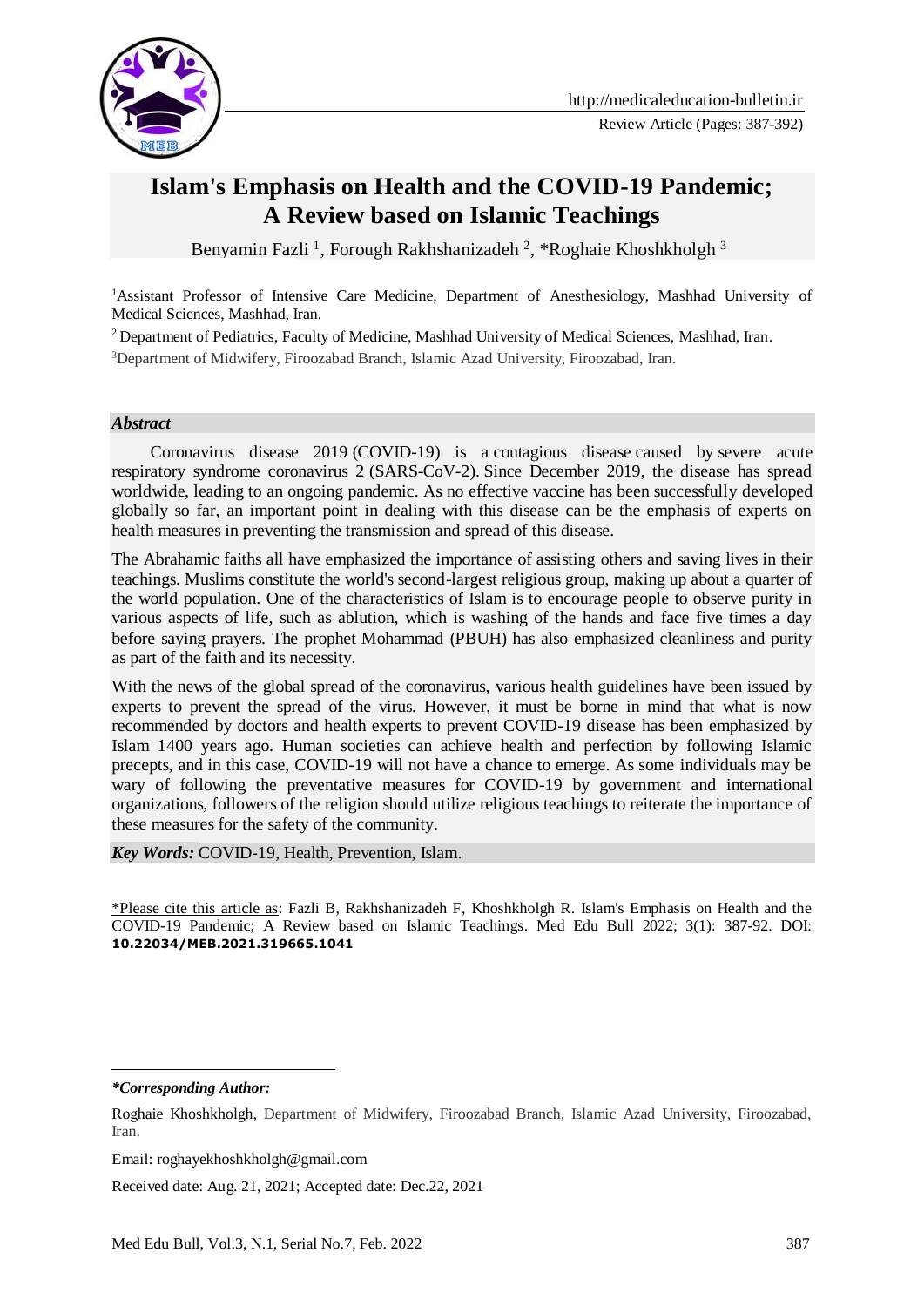### **1- INTRODUCTION**

 Health is a fundamental concept in human life and has various dimensions, including physical, mental, social, and spiritual health. On the other hand, health is also a basic human need and a requirement for performing religious duties (1, 2). The subject of health has always been a matter of interest since the beginning of human life and has been defined in various forms. According to Ibn-Sīnā (Avicenna), health means the state and nature in which the body functions properly (3). The World Health Organization (WHO) defines health as "a state of complete physical, mental and social well-being and not merely the absence of disease or inability" (2).

Religious schools have always recommended observing health protocols. One of these religious schools is Islam. Muslims are the second-largest religious group in the world and make up about a quarter of the world's population. Islam, which is a reliable guide for humans in all aspects of life, also gives instructions to Muslims about the general principles of medicine and health. The Quran has considered some things as taboo and others as permissible, and all these are certainly explained according to wisdom and the condition of the human body and soul. Everything that is forbidden in the Quran is undoubtedly materially or spiritually harmful to people, and everything mentioned in the Quran as permissible affects the health of the body and soul (4, 5). On the other hand, the hadiths narrated from the Prophet (PBUH), and the Imams (AS) are full of medical recommendations and instructions on health, diseases, and personal, mental, and social health, the properties of some fruits and vegetables, and other topics related to medicine. Islam is advanced and all-encompassing in all dimensions and has a comprehensive view of the human and society and its teachings include all the necessities of life.

So, it pays special attention to health and disease prevention, which are of the greatest importance for human life. This study aimed to investigate the health and disease prevention in religious references and Islamic and Quranic teachings during the COVID-19 pandemic.

### **2- MATERIALS AND METHODS**

 This study is review research using library sources, Holly Quran, authentic texts and articles, and other interpretive and hadith sources. The importance of health and prevention before treatment has been studied from the perspective of the Holly Quran and Sunnah.

### **3- RESULTS**

 In several verses, God refers to individual and social health in various dimensions (6). In three surahs (Yunus, Isra, and Fussilat), God mentions the Quran for the believers to heal their hearts and souls. The Quran should be considered as a book of good news, hope, success, and health for the believers, and the rituals of "health" and the ways of maintaining health should be sought in it (7).

### **3-1. Emphasis on health and disease prevention by health experts**

On March 11, 2020, the World Health Organization (WHO) declared COVID-19 as a pandemic as it spread to 110 countries (8). So far, various health orders have been issued by relevant experts to prevent the spread of the virus.

WHO and Centers for Disease Control and Prevention (CDC) recommend several guidelines and precautionary measures to adopt to avoid illness. These are summarized as follows.

1. Disinfecting and washing hands with soap and water or using rubbing alcohol and hygienic tissues to kill the virus

2. Patients must use masks.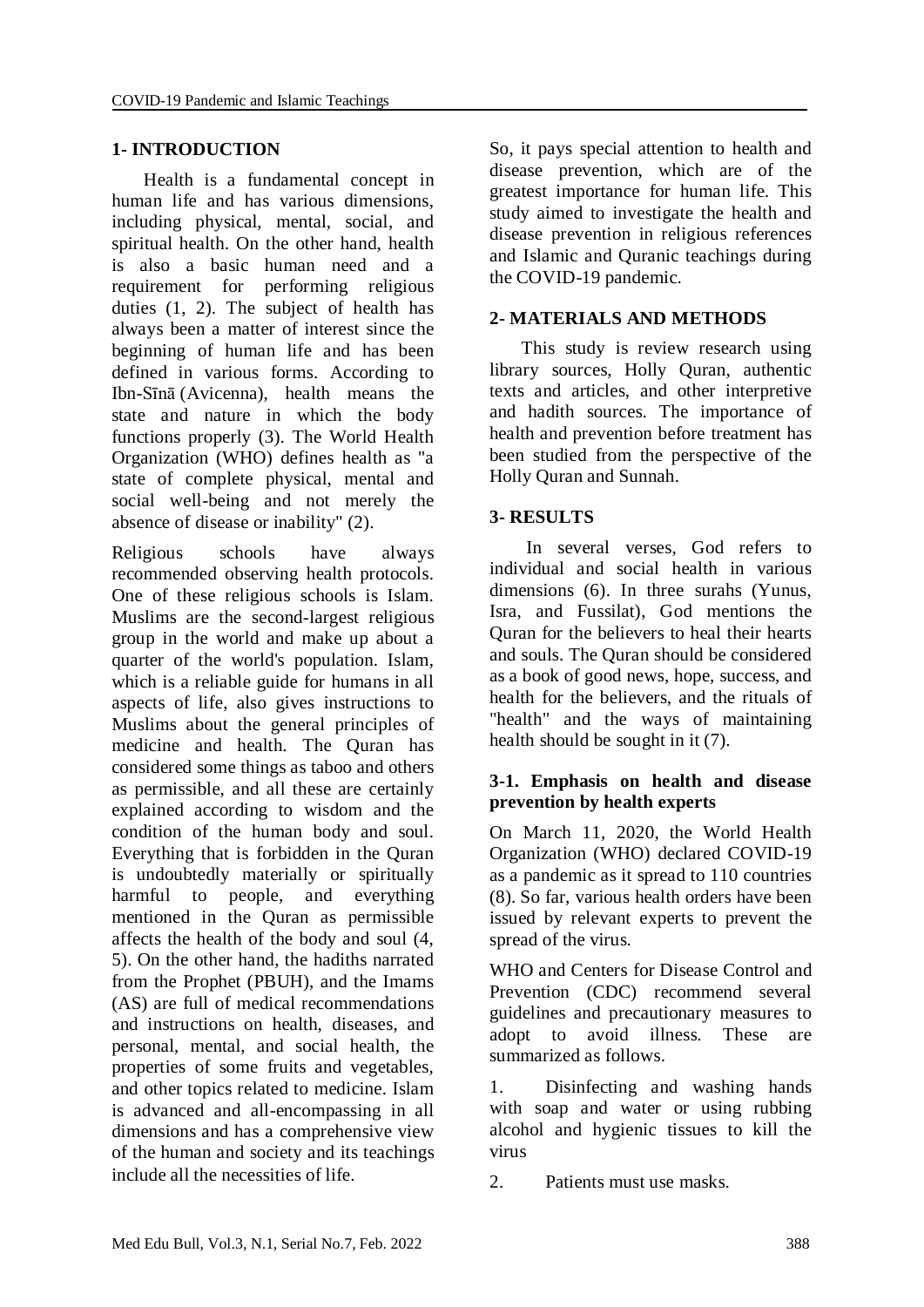3. Daily cleaning, sterilizing, and disinfecting the frequently used surfaces such as kitchens, light switches, bathrooms, gloves, aprons, shelves, face shields, goggles, and furniture.

4. Avoid contact with eyes, nose, and mouth with unclean hands (9).

### **3-2. Emphasis on health and disease prevention in Islam**

It should be noted that what is recommended today for the prevention of disease by physicians and health experts, has been emphasized by Islam 1400 years ago, showing the transcendent position of Islam. Sanitary measures suggested by modern medical science seem to be part of the daily routine of Muslims. The results of the present study showed that Islam prioritizes cleanliness and disease prevention over treatment and has provided many instructions in this regard. The Quran and the recommendations of the Holy Prophet (PBUH), and the Imams in the form of Quranic verses and tradition emphasize the necessity and importance of health, cleanliness, and effects on the worldly and otherworldly life of humans. In the religious teachings, there are hundreds of guidelines on nutrition, sleep, cleanliness, and work and living places that emphasize personal health. In addition, there are many guidelines on mental, mental, family, and social health, indicating the holistic view of Islam on the subject of health (10, 11). The contents of the Quran and tradition that refer to personal cleanliness in Islam are discussed in the following:

# **3-2-1. Holly Quran**

The Quran calls on its followers to live in a clean and safe place and maintain personal and social health. In the Quran, the basic condition for worshiping God is to observe cleanliness; God accepts worship only from those who are adequately clean. After the revelation, God teaches the Holy Prophet (PBUH) کَ َیابِث وَ فَظَهّر (12) in which it is clearly stated that the prophet should keep his clothes clean and accordingly, invite followers to his religion, and in praise of the pure, he says God loves" إِنَّ اللّهَ يُحِبُّ النَّوِّابِينَ وَ يُحِبُّ الْمُتَطَهِّرِينَ ْ ِ the repentant and the pure" (13).

It is also said in the Quran, "We have made pure things permissible for you and impure things forbidden" (14).

One of the characteristics of Islam is that it encourages observing purity in various aspects of life because the innate desire of every human is to stay away from physical and mental impurity. With cleanliness in the worship ritual of Muslims, Islam has provided the necessary motivation to observe cleanliness (4).

Washing hands with soap and water is the top priority of the WHO as it minimizes the spread of disease (9).

The Quran also refers to the role of water in purity and says: "We sent down water from the sky, which is pure and cleansing" (15).

The emphasis in Islam on ablution before any obligatory and recommended daytime and nighttime prayer and the obligatory and recommended bath (ghusl) is a strong indication of the importance of cleanliness in the teachings of Islam. During ablution and bath, water must reach the whole surface of the skin, ensuring that the body is adequately clean.

In Surah *Al-Ma'idah*, verse six, God says: "God does not want to cause you trouble, but He wants to purify you and complete His blessings upon you, so that you may be thankful to Him".

In Surah *Al-Ma'idah*, verse 90, it is clearly stated that any impurity indicates the absence of salvation. On the other hand, observing personal cleanliness in Islam is a sign of a successful person (16). This verse shows how much attention should be paid to cleanliness.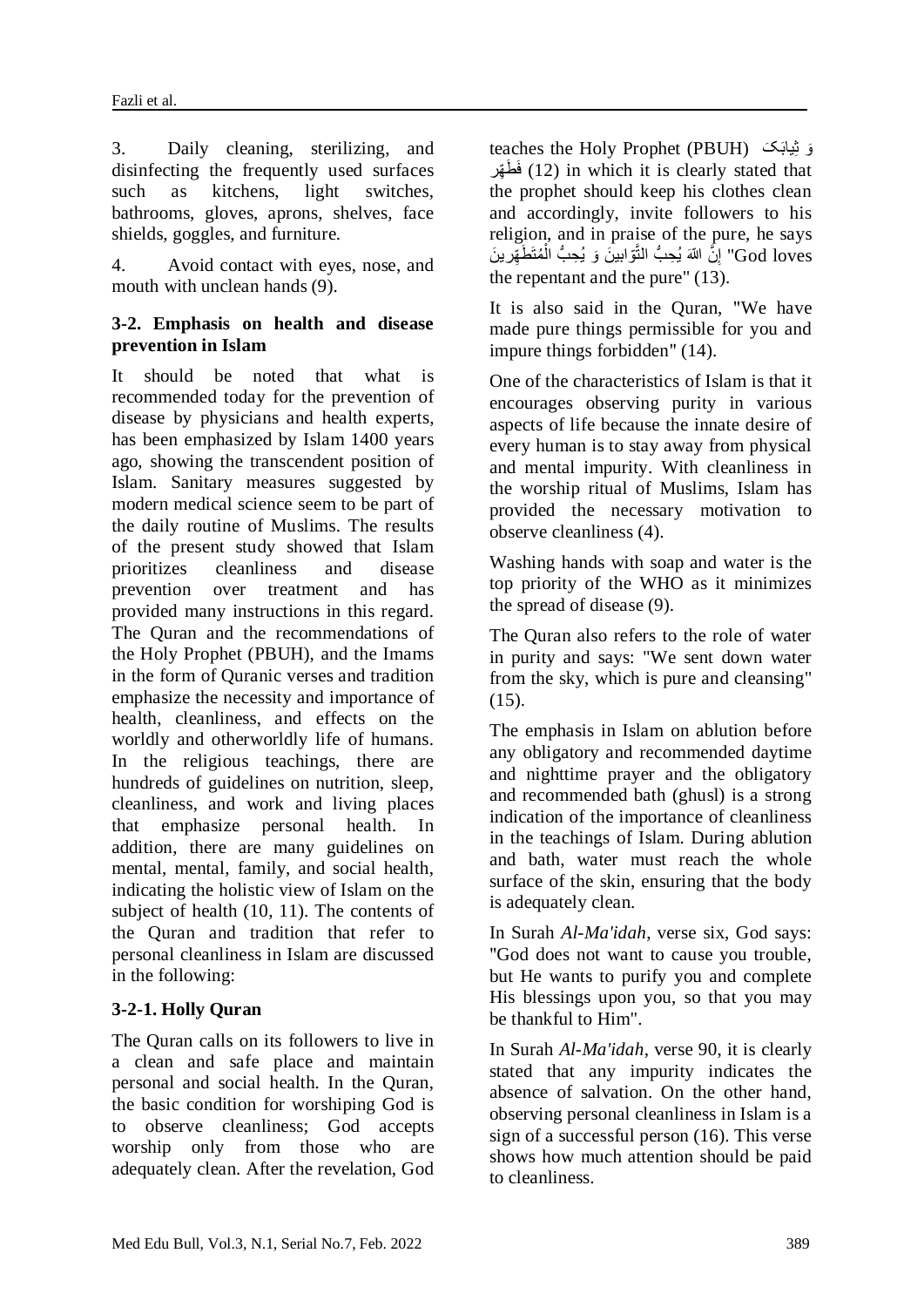Many important human health issues are obligatory or recommended. For example, the purity of the body and clothes is one of the conditions of prayer, and wuḍūʾ (ablution), and ġhusl (bath) are considered as the obligations and preliminaries of prayer. Also, in ablution and bath, washing the inside of the nose and mouth and brushing are recommended (10, 11).

As explained earlier, the WHO recommends frequent washing and cleaning of hands to counter the problem of COVID-19 (9). Thus, it can be argued that *wuḍūʾ* and *ġusl* are Islamic alternatives which can prove helpful to deal with this deadly disease.

Sneezing and yawning are other factors that act as catalysts in the spread of COVID-19. An infected person can transmit the virus to a healthy person through droplets of secretions in the air. It should be taken into account that although Islam praised sneezing, it considered yawning as an act of Satan advising to control it as much as possible (17). Moreover, it also mentioned the necessary precautions to handle sneezing (18).

# **3-2-2. Sunnah**

Sunnah, (Arabic: "habitual practice"), also spelled Sunna, is the body of traditional social and legal customs and practices of the Islamic community. The Quran and hadith are the most important sources in Islam. The hadiths narrated from the Prophet (PBUH), and the Imams (AS) contain medical issues and instructions, such as health, diseases, and personal, mental, and social health and the properties of some fruits and vegetables and other topics related to medicine. Some hadiths referring to personal cleanliness and disease prevention are as follows:

Imam Ja'far Sadegh (AS) says: كمُ ُوا أیِدیَ ِاغ ِسل َفَبْلَ الطَّعامِ و بَعدَهُ». "Wash your hands before and after the meal" (19).

Imam Hassan Al-Mujtaba (Pbuh) says: ِ غَسْلُ الْيَدَيْنِ قَبْلَ الطَّعامِ يُّنْفِي الْفَقْرَ ، وَبَعْدَهُ يُذْفِي الْهَمَّ... :<br>با ْ ْ "Washing hands before the meal prevents poverty and after the meal prevents discomfort" (20).

لِ اقْتَصَدَ الناسُ فيالْمَطْعَمِ : Imam Reza (AS) says ْ لَ الستَقامَتْ أبدانُهُم" [f people consider"]. َ moderation when eating, they will always have a healthy body" (21).

lmam Ali (AS) says: أَلْعَسَلُ شِفاءٌ مِن كُلِّ داءٍ وَال َء فی ِه دا." Honey is the cure for any disease, and there is no disease in it" (22).

One advice of Islam is that it is good to wash the nose before ablution (23). The water that flows in the sinuses is considered cleansing in Islam. In other words, health advice is according to the religious standards of Islam, and as Imam Ali (as) says, "Cleanliness is half of faith"(24). Elsewhere, the Prophet (PBUH) also says: "Cleanliness is part of faith" (25).

Imam Ja'far Sadegh says: "Whoever washes his hands before and after eating, the food will be blessed and refreshing for him from the beginning to the end, and as long as he is alive, he will have richness, and his body will be safe from diseases" (23).

Islam encourages observing purity in various aspects of life because the innate desire of every human is to stay away from physical and mental impurity. Islam puts cleanliness in the worship ritual of Muslims to motivate them to observe cleanliness. Due to the importance of this, the followers of Islam should always prioritize cleanliness, and thus provide the ground for their physical and mental health. What physicians today recommend to prevent the spread of various viruses (9), i.e., what is recommended today, is what Islam emphasized 1400 years ago.

It is stated in the hadiths that the Prophet الوضوء قبل الطعام بنفي الفقرَ, و :PBUH) said) بعدَهُ ينْفِي الْهَمَّ وَيُصَحِّحُ الْبَصَرَ" Washing hands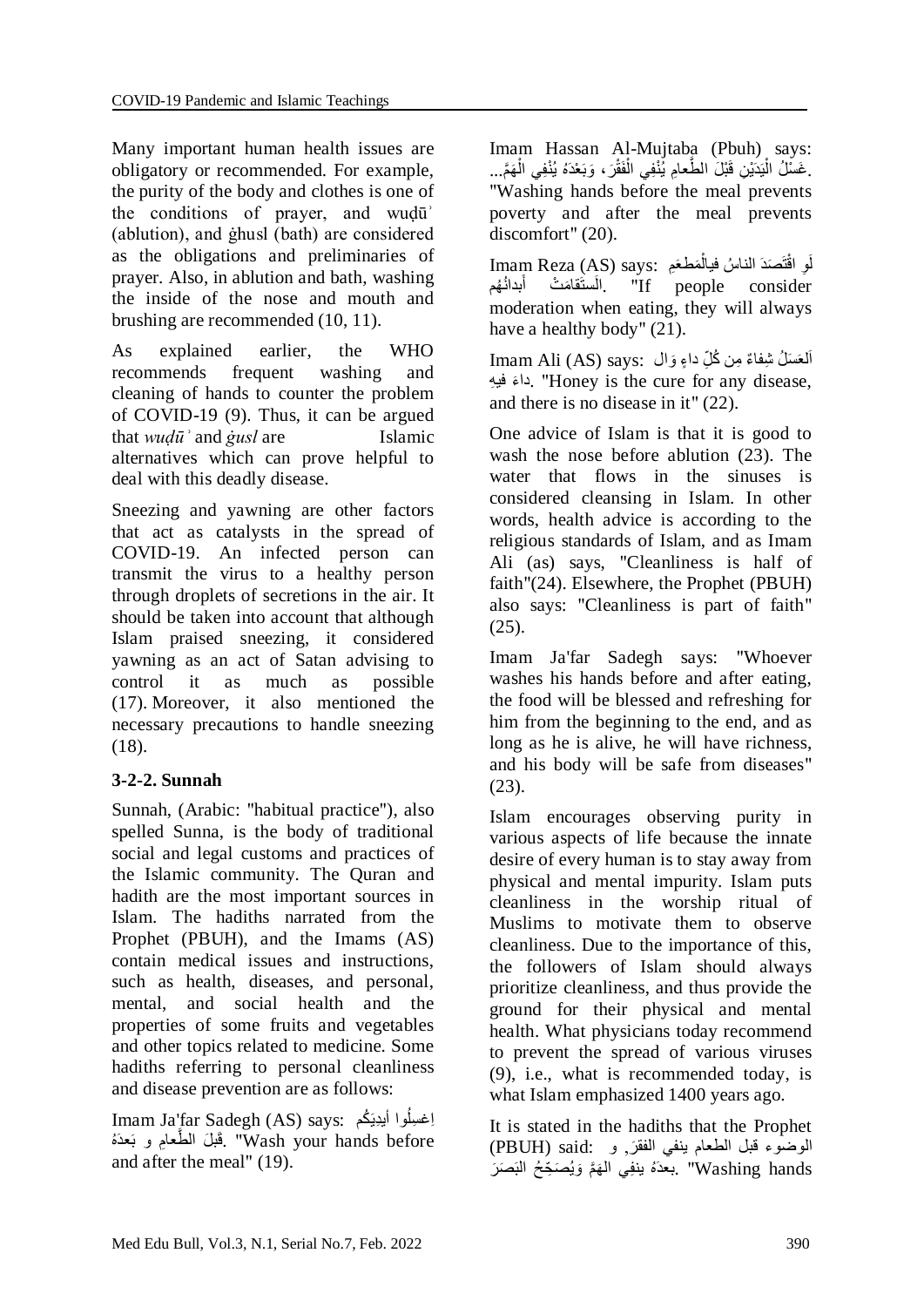before eating prevents poverty and after eating, relieves sorrow and gives health to the eyes" (26). Another emphasis of Islam is on fasting. The fasting person will be healthier and less ill. The Prophet (Pbuh) said: صوموا تَصِحّوا. "Fast to be healthy" (27).

## **3-3. Comprehensiveness of the health system in Islam**

In Islamic teachings, body health is highly emphasized as one of the fundamental human needs. A significant part of the Quran verses is related to observing body health and the prevention of physical diseases. The Islamic health system is a comprehensive program that begins with personal health in the physical (including the health of body organs and personal equipment) and mental dimensions and then, deals with the relationship between a person and others. Advice on family, social, professional, environmental, living, nutritional, and economic health can be found in Islam. The Quran and tradition refer to the importance and effect of health in this world and the hereafter. For example, بَالاً تُلْقُوا بِأَيدِيكمْ إِلَى التَّهْلُكةِ example ِ ْ ِ implies the necessity of observing health to prevent diseases. Since the prerequisite to obligatory is itself obligatory, it is obligatory to observe health and prevent diseases to save the life of Muslims, and it will be a highly disgraceful and punishable act to fail to do so.

### **4- CONCLUSION**

 In Islam, the subject of cleanliness has been emphasized a lot with the simplest possible interpretation, and cleanliness is introduced as part of faith and its necessity. The Holly Quran and the words of the Prophet and the Imams in the form of verses and traditions contain advice on the necessity and importance of health, and its effect on this life and the hereafter. In the principles of Islamic health, observing and maintaining health is in the general interests of the social system

and part of public responsibility. The Holly Quran considers some things as taboo and others as permissible. All these recommendations are certainly explained according to the divine wisdom and the condition of the human body and soul, and if the forbidden and permissible things are observed, many diseases can be prevented. This religion, pure and free from any distortion, has instructions for personal cleanliness and recommends social cleansing. It is necessary to follow these instructions, especially during the COVID-19 pandemic. Washing hands is the top priority of WHO as it is believed to minimize the spread of disease.

It is noteworthy that what is recommended today for the prevention of diseases by physicians and health experts has been emphasized by Islam 1400 years ago, indicating the transcendent position of Islam. Sanitary measures suggested by modern medical science seem to be part of the daily routine of Muslims. The COVID-19 global pandemic requires an immediate, society-wide approach to prevent the transmission of the virus. As some individuals may be wary of following the preventative measures for COVID-19 by government and international organizations, faith actors should utilize religious teachings to reiterate the importance of these measures for the safety of the community. The Abrahamic faiths all have teachings that profess the importance of taking action to assist others and save lives. This virus does not discriminate based on religion, race, or gender. The spread of the virus will only be stopped when we as human beings practice social distancing while supporting communities, loving neighbors as ourselves.

### **5- AUTHORS' CONTRIBUTIONS**

Study conception or design: BZ, and RK; Data analyzing and draft manuscript preparation: FR, RK; Critical revision of